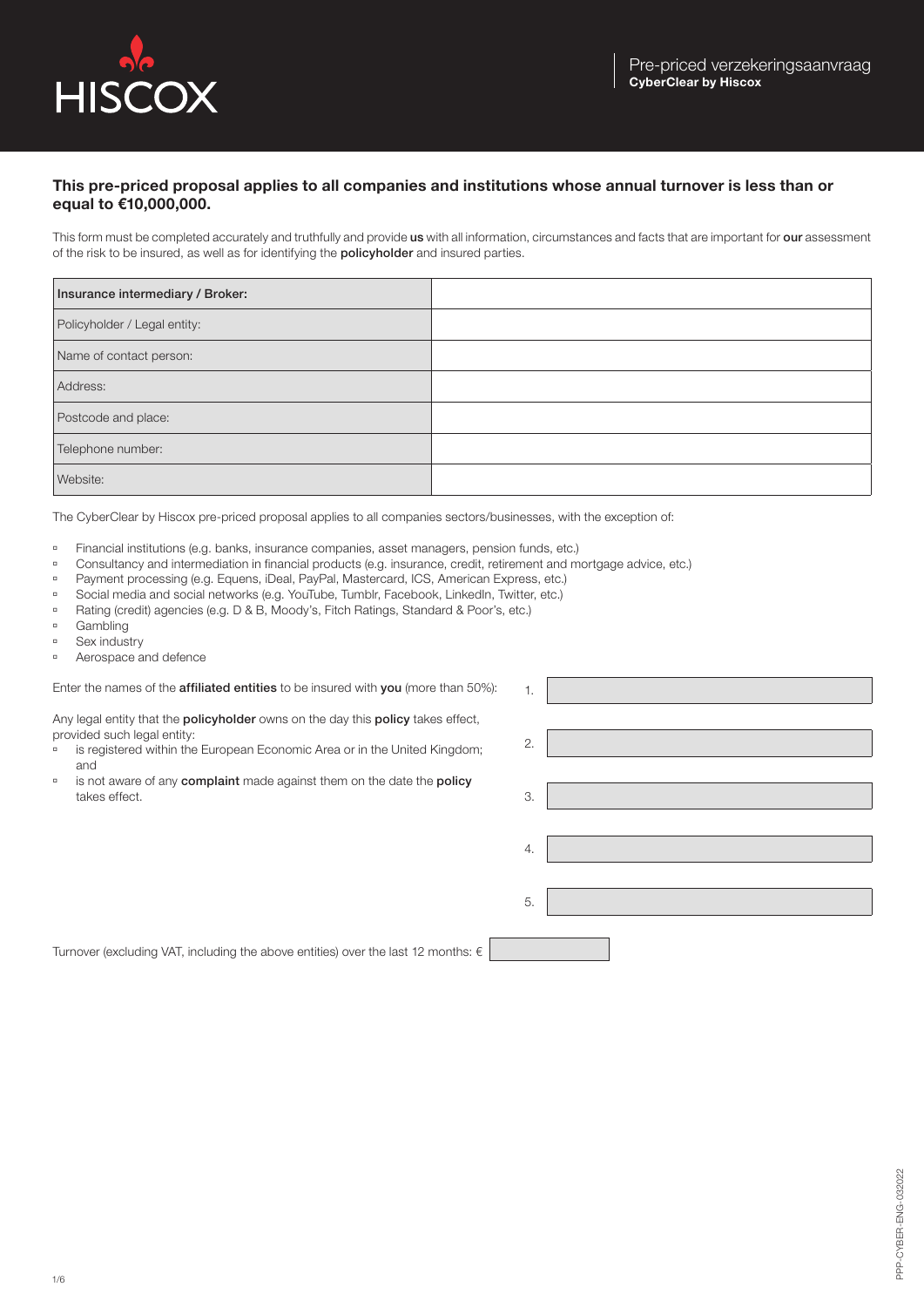

## The policyholder declares that:

- <sup>n</sup> they do not generate sales directly or indirectly in the United States and/or Canada;
- <sup>n</sup> they do not already hold Cyber insurance with Hiscox, and have not submitted an insurance application within the last three months;
- <sup>n</sup> they have not been the subject of a challenge likely to render them liable, and are not aware of any situations that could give rise to claims or damages;
- that there has never been a formal complaint about the way in which the policyholder/insured party has handled personal data;
- <sup>n</sup> they have never been the subject of an investigation regarding personal data, including, but not limited to, payment card data, or your privacyrelated activities;
- <sup>n</sup> they do not hold more than 100,000 items of data relating to payment cards and/or have these stored in their own network and/or systems (computer systems) or with third parties;
- ú they do not use operating systems for which updates are no longer supported by their manufacturer (e.g. Windows XP and Windows
- <sup>1</sup> 7), and that they update software and systems (including anti-virus software and firewalls) within 30 days of the manufacturer releasing patches; ú when they make a payment of more than €10,000 to a new supplier or a new bank account number, they verify the accuracy of these new bank details by telephone;
- they use two-step verification \* (2FA/MFA) for remote access and/or access to web applications (e.g. Gsuite, Office365);
- \* In addition to the username and password, a security code is used that only the authentic user can receive on their phone, via email or on a specific authentication application. <sup>n</sup> that they perform weekly backups of their critical data and systems\*. And that at least one backup is disconnected from their systems or via one of the following cloud services: Microsoft OneDrive, Google Drive, iCloud, Azure Recovery Services Vault, AWS Infrequent Access or AWS Glacier. \* Critical data and systems are defined as those that, were they unavailable or offline for more than 24 hours, would result in a loss of revenue for the policyholder.

## Insured amount and premium

|                                                            | Annual turnover   |                                   |                                                                                                                                                                                |                                    |                                                                                                                                        |
|------------------------------------------------------------|-------------------|-----------------------------------|--------------------------------------------------------------------------------------------------------------------------------------------------------------------------------|------------------------------------|----------------------------------------------------------------------------------------------------------------------------------------|
| Sum insured per claim and maximum<br>per year of insurance | Up to €500,000    | Between €500,000<br>and $€1$ mil. | Between €1 mil. and<br>€2,5 mil.                                                                                                                                               | Between €2,5 mil.<br>and $€5$ mil. | Between €5 mil. and<br>€10 mil.                                                                                                        |
| €250,000                                                   | €628.00 incl. VAT | €753.00 incl. VAT $\Box$          |                                                                                                                                                                                |                                    | €928.00 incl. VAT $\Box$ €1,229.00 incl. VAT $\Box$ €1,911.00 incl. VAT $\Box$                                                         |
| €500,000                                                   |                   |                                   |                                                                                                                                                                                |                                    | €983.00 incl. VAT $\Box$ €1,201.00 incl. VAT $\Box$ €1,283.00 incl. VAT $\Box$ €1,556.00 incl. VAT $\Box$ €2,239.00 incl. VAT $\Box$   |
| €1,000,000                                                 |                   |                                   |                                                                                                                                                                                |                                    | €1,365.00 incl. VAT $\Box$ €1,584.00 incl. VAT $\Box$ €1,966.00 incl. VAT $\Box$ €2,294.00 incl. VAT $\Box$ €3,004.00 incl. VAT $\Box$ |
| €2,0000.00                                                 |                   |                                   | €1,966.00 incl. VAT $\Box$ $\epsilon$ 2,403.00 incl. VAT $\Box$ $\epsilon$ 2,785.00 incl. VAT $\Box$ $\epsilon$ 3,441.00 incl. VAT $\Box$ $\epsilon$ 4,096.00 incl. VAT $\Box$ |                                    |                                                                                                                                        |

Including €18.75 estimated acquisition costs, €9.63 estimated administration costs, and €8.47 taxes per 100 € of premium (including VAT) \*

Excess: €1,000 per claim / damages (withholding period) 8 hours. No excess is applicable to the Assistance cover.

## Sub-limits

| Failure of your computer systems due to a human error:                                                                                                                                                                                                                                                    | <b>Cover limit</b> selected above                                                                                                                                                        |
|-----------------------------------------------------------------------------------------------------------------------------------------------------------------------------------------------------------------------------------------------------------------------------------------------------------|------------------------------------------------------------------------------------------------------------------------------------------------------------------------------------------|
| Full or partial interruption to your professional activities following accidental malfunction or<br>unavailability of your computer systems caused by a human error by you or by one of your<br>officials.                                                                                                |                                                                                                                                                                                          |
| Excess charges in invoices:<br>We will cover you in the event of fraudulent use by a hacker:<br>- of your telephone systems; or<br>- of your internet connection or cloud service; or<br>- of your electricity supply point;<br>where this use impacts the cost of invoices sent to you by your operator. | €50,000.-, with an <b>excess</b> of €1,000.-                                                                                                                                             |
| Cyber fraud and/or theft:                                                                                                                                                                                                                                                                                 | €50,000.- with an <b>excess</b> of €1,000.-                                                                                                                                              |
| We will cover you in the event of fraud you experience, understood as any illegal act carried out<br>by a hacker and resulting from their intrusion into your computer systems, or an act of social<br>engineering.                                                                                       |                                                                                                                                                                                          |
| Clean-up service after a cyber-attack:                                                                                                                                                                                                                                                                    | €15,000.- per insurance year above the sum insured.                                                                                                                                      |
| Improvements<br>Following an insured event, we will cover any costs incurred, subject to our prior written<br>agreement, in connection with improving the security level of your computer systems.                                                                                                        | Up to a maximum of 10% of the <b>claim</b> for which <b>we</b> are indemnifying<br>you, not exceeding a total of $€10,000$ .                                                             |
| <b>Director</b><br>Where a director of the policyholder is the victim of one or more of the following cyber inci-<br>dents indirectly damaging the <b>policy holder's</b> reputation                                                                                                                      | We will cover, up to a maximum of $€3,000$ , the costs of rebuilding the<br>insured party's reputation through, among other things, the removal or<br>concealment of defamatory content. |

## Conditions of insurance

CyberClear by Hiscox BCR202109

| Effective date (no later than 48 hrs after the date of signature): | (dd/mm/yyyy) |
|--------------------------------------------------------------------|--------------|
|--------------------------------------------------------------------|--------------|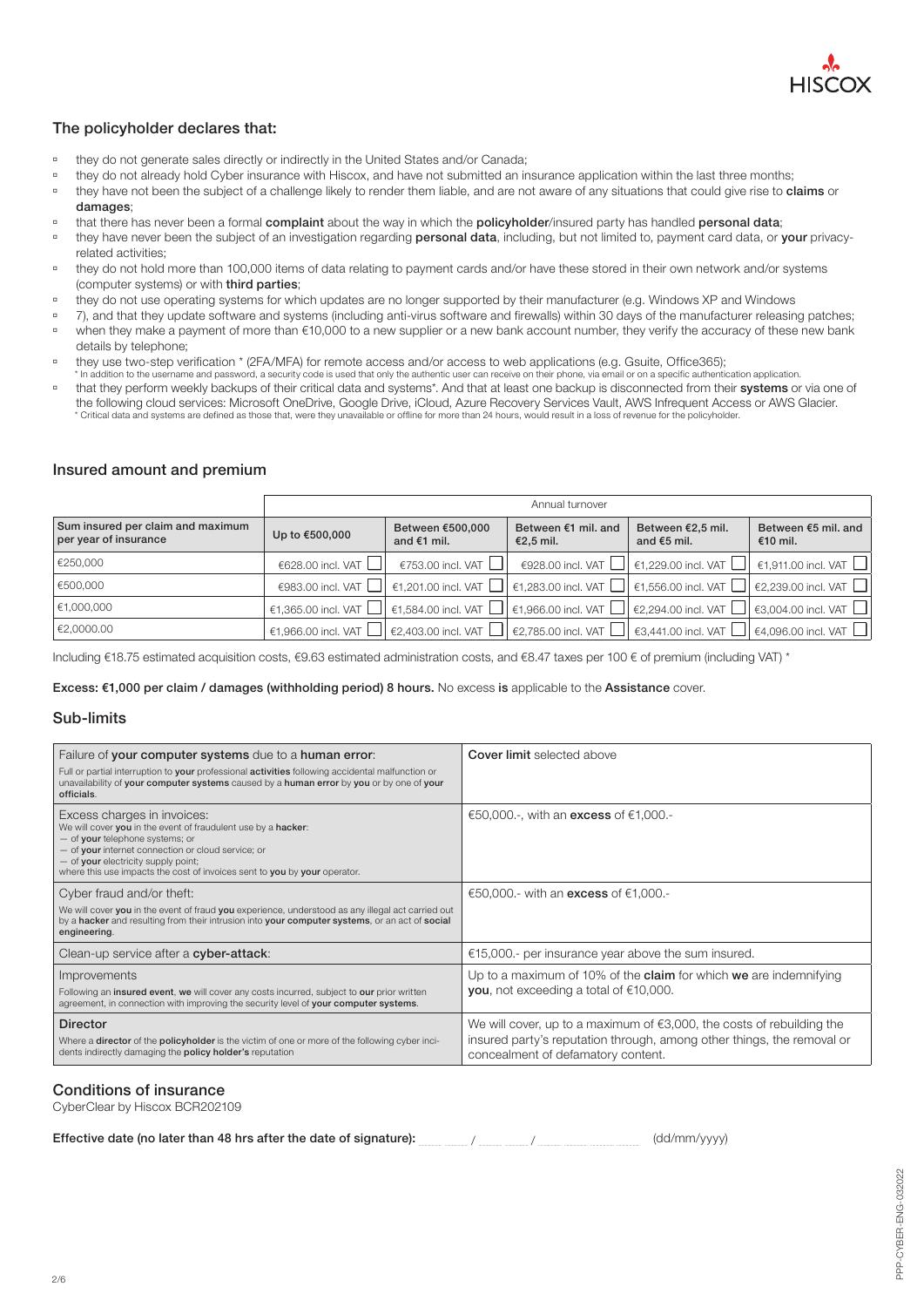

## Protection of personal data

HISCOX is the trading name of several companies in the HISCOX group. The company, acting as data controller for your personal data, is indicated on the documentation provided to you. If you have any queries or questions, you can also contact us at any time by telephone on 0032 2 788 26 00, or by sending us an email to DataProtectionOfficer@hiscox.com. We collect and process your information for the purposes of offering and providing insurance policies and handling claims. Your data is also used for commercial purposes, such as fraud detection and prevention and financial management. This may mean Hiscox has to share your information with companies within the group and third parties such as brokers, experts, credit reporting agencies, service providers, professional advisers, our supervisors and fraud prevention agencies. Your telephone calls may also be recorded to help us monitor and improve our services. For more information on how your data is used, and your rights regarding your data, please consult our privacy statement on our website: www.hiscox.be.

## Duration of the contract

The policy will take effect from the date of signature of this insurance application by the policyholder, subject to compliance with the eligibility criteria referred to in this document. Unless otherwise agreed, the cover shall begin the day after the insurer's receipt of the application. The insurer will notify this date to the **policyholder**. The **policyholder** has the right, except in the case of policies of less than 30 days' duration, to terminate the policy with immediate effect at the time of notification, within a period of fourteen days for insurance policies, from the date on which the insurer receives the application. The insurer may, except in the case of policies of less than 30 days' duration, terminate the policy within 14 days of receipt of the application; termination becoming effective eight days after notification.

## Final Declaration

#### **Please note: by signing this form, you declare that you meet the conditions cited herein regarding your eligibility for this product. If this is not the case, please contact your broker.**

For the purposes of this proposal form, the terms in bold affiliated entities, you, loss and claim have the same meaning as stated in the CyberClear standard terms and conditions of insurance BCR202109.

You would like to take out the following insurance product: CyberClear by Hiscox. You confirm that Hiscox does not need to perform a market analysis for the risk you wish to insure. You acknowledge that the contents of the insurance policy for the product you have chosen matches the analysis of your needs and requirements, and that you are familiar with the scope and limitations of this product you have chosen. By signing this form, the undersigned acknowledges that the insurance company, the insurance company's representative and the insurance broker have fulfilled their duties of information and/or advice.

The undersigned acknowledges having received the following documents, and that they have been able to review them before signing this application: the information document (IPID) and the policy's terms and conditions of insurance.

You confirm that you have opted to receive pre-contractual and contractual legal information electronically to your email address.

### **Signature**

The undersigned declares that they are authorised to represent the **policyholder**, as director, partner or authorised manager.

Title and name of the legal representative: Company name:

Done in: Signature: Signature: Signature: Signature: Signature: Signature: Signature: Signature: Signature: Signature: Signature: Signature: Signature: Signature: Signature: Signature: Signature: Signature: Signature: Sign

/ /

\* Note that if you are comparing different insurance policies, you cannot only compare the estimated costs and charges of the policies, but also take into account other factors such as the scope of the cover, the mount of